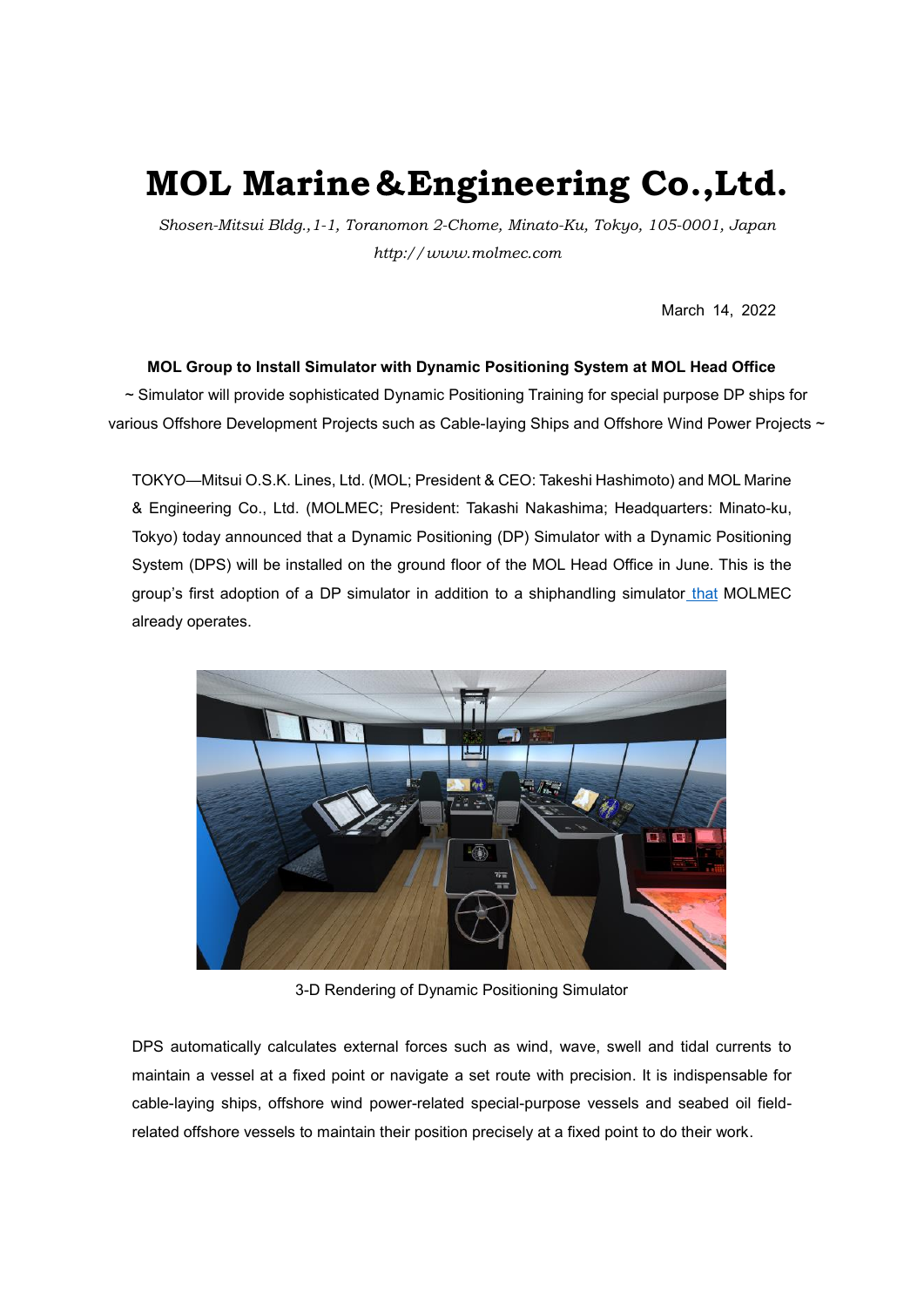The MOL Group has been managing and operating cable-laying ships owned by Kokusai Cable Ship Co., Ltd. (KCS; President: Koji Ono; Headquarters: Kawasaki-shi, Kanagawa Prefecture) Note 1 for over 50 years. Cable-laying ships have DPS to lay seabed cables safely and securely. The MOL and KCS collaboration have accumulated extensive experience and technological expertise to train the officers and engineers.

The MOL Group will use the DP Simulator to provide its own DP operation-related training programs for its crewmembers of cable-laying ships and other related engineers. In addition, the group plans to offer all available DP training to customers and customized training programs for various offshore development-related special-purpose ships, including ships for offshore wind power-related business. It will also offer research and consulting services such as various port/harbor improvement projects, navigation safety measures and Maritime construction safety standards, which require the simulator services. The group is in communication with the National Maritime Research Institute (NMRI) of National Institute of Maritime, Port and Aviation Technology (MPAT) (Director: Akinori Abe; Location: Mitaka-shi, Tokyo) Note 2, which has considerable experience in DP Simulator operation to provide better services.

In addition, the MOL Group will open Japan's first DP Training Center, accredited by the Nautical Institute (NI; Headquarters: U.K.) Note  $3$ . It will be the first training center in Japan to offer NI DP Courses essential for acquiring a DP operator's license issued by the Nautical Institute.

With the MOL DP training center offering top class DP training, research and consultations, the MOL Group will contribute to submarine cable installation projects, a critical service in the digital age, and offshore wind power-related businesses, which are increasingly growing important as companies seek to reduce environmental impact.



Cable-laying ship (Photo offered by Kokusai Cable Ship Co., Ltd.)



Service Operation Vessel (SOV) DP Simulator room (240°view)



(Note 1) KCS has been involving in laying and maintenance of submarine cables for international and domestic communications networks. It now looks toward to business in electric power cable laying for renewable energy in addition to observation and resource exploration by leveraging its state-of-the-art technology.

For details, please visit its website:<http://www.k-kcs.co.jp/english/>